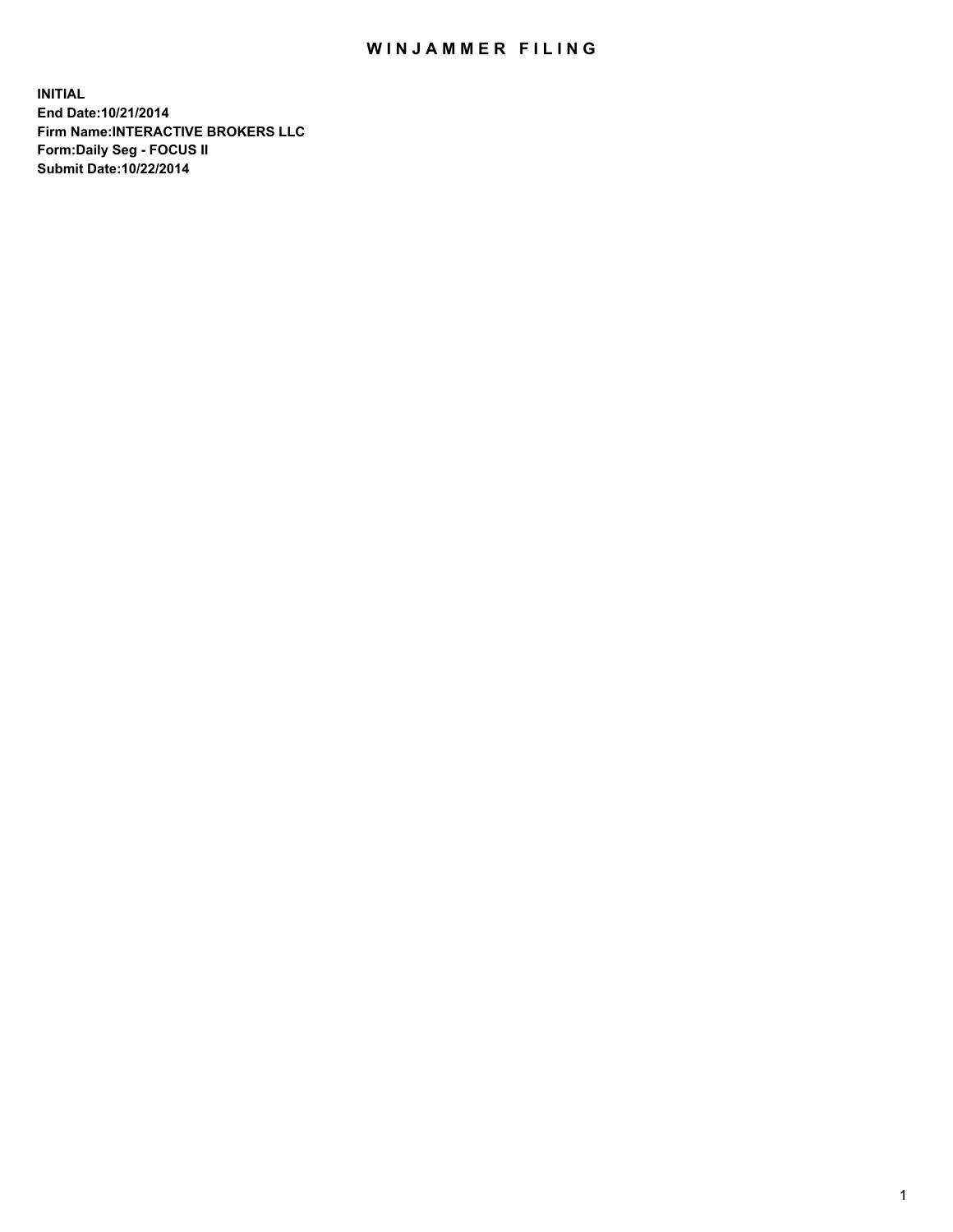## **INITIAL End Date:10/21/2014 Firm Name:INTERACTIVE BROKERS LLC Form:Daily Seg - FOCUS II Submit Date:10/22/2014 Daily Segregation - Cover Page**

| Name of Company<br><b>Contact Name</b><br><b>Contact Phone Number</b><br><b>Contact Email Address</b>                                                                                                                                                                                                                          | <b>INTERACTIVE BROKERS LLC</b><br><b>Michael Ellman</b><br>203-422-8926<br>mellman@interactivebrokers.co<br>m |
|--------------------------------------------------------------------------------------------------------------------------------------------------------------------------------------------------------------------------------------------------------------------------------------------------------------------------------|---------------------------------------------------------------------------------------------------------------|
| FCM's Customer Segregated Funds Residual Interest Target (choose one):<br>a. Minimum dollar amount: ; or<br>b. Minimum percentage of customer segregated funds required:% ; or<br>c. Dollar amount range between: and; or<br>d. Percentage range of customer segregated funds required between:% and%.                         | <u>0</u><br>0<br>155,000,000 245,000,000<br>00                                                                |
| FCM's Customer Secured Amount Funds Residual Interest Target (choose one):<br>a. Minimum dollar amount: ; or<br>b. Minimum percentage of customer secured funds required:% ; or<br>c. Dollar amount range between: and; or<br>d. Percentage range of customer secured funds required between:% and%.                           | <u>0</u><br>0<br>80,000,000 120,000,000<br>0 <sub>0</sub>                                                     |
| FCM's Cleared Swaps Customer Collateral Residual Interest Target (choose one):<br>a. Minimum dollar amount: ; or<br>b. Minimum percentage of cleared swaps customer collateral required:% ; or<br>c. Dollar amount range between: and; or<br>d. Percentage range of cleared swaps customer collateral required between:% and%. | $\overline{\mathbf{0}}$<br><u>0</u><br>0 <sub>0</sub><br>0 <sub>0</sub>                                       |
| Current ANC:on<br><b>Broker Dealer Minimum</b><br>Debit/Deficit - CustomersCurrent AmountGross Amount<br>Domestic Debit/Deficit<br>Foreign Debit/Deficit                                                                                                                                                                       | 2,499,845,307 21-OCT-2014<br>348,900,086<br>3,522,851<br>4,340,1280                                           |
| Debit/Deficit - Non CustomersCurrent AmountGross Amount<br>Domestic Debit/Deficit<br>Foreign Debit/Deficit<br>Proprietary Profit/Loss<br>Domestic Profit/Loss                                                                                                                                                                  | 0 <sub>0</sub><br>0 <sub>0</sub><br>$\overline{\mathbf{0}}$                                                   |
| Foreign Profit/Loss<br>Proprietary Open Trade Equity<br>Domestic OTE<br>Foreign OTE<br><b>SPAN</b><br><b>Customer SPAN Calculation</b>                                                                                                                                                                                         | $\overline{\mathbf{0}}$<br>$\overline{\mathbf{0}}$<br><u>0</u><br>1,027,561,154                               |
| Non-Customer SPAN Calcualation<br><b>Proprietary Capital Charges</b><br>Minimum Dollar Amount Requirement<br>Other NFA Dollar Amount Requirement                                                                                                                                                                               | 13,103,918<br><u>0</u><br>20,000,000 [7465]<br>21,347,364 [7475]                                              |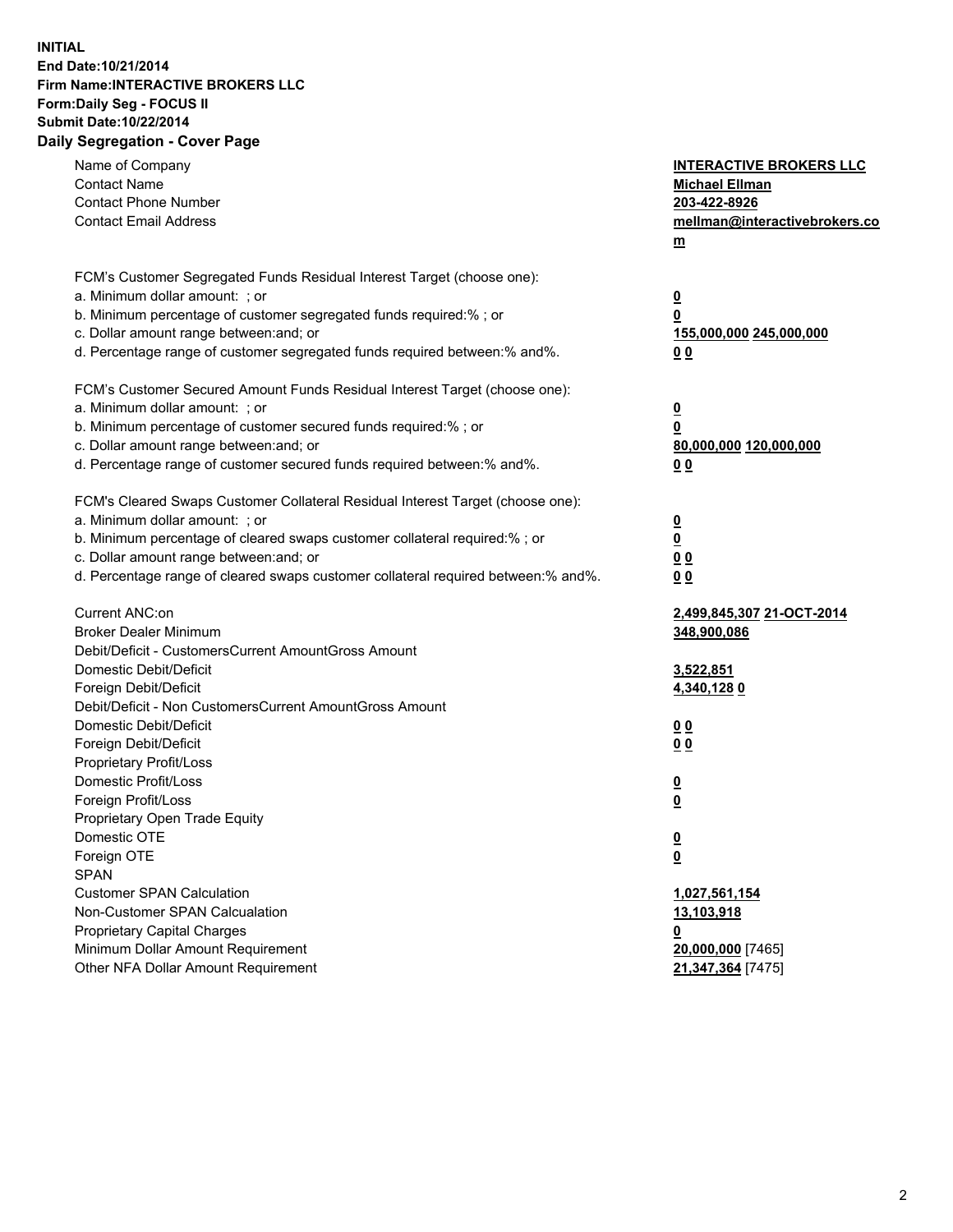## **INITIAL End Date:10/21/2014 Firm Name:INTERACTIVE BROKERS LLC Form:Daily Seg - FOCUS II Submit Date:10/22/2014 Daily Segregation - Secured Amounts**

| Dany Ocgregation - Oceanea Annoanta                                                         |                                                       |
|---------------------------------------------------------------------------------------------|-------------------------------------------------------|
| Foreign Futures and Foreign Options Secured Amounts                                         |                                                       |
| Amount required to be set aside pursuant to law, rule or regulation of a foreign            | $0$ [7305]                                            |
| government or a rule of a self-regulatory organization authorized thereunder                |                                                       |
| Net ledger balance - Foreign Futures and Foreign Option Trading - All Customers             |                                                       |
| A. Cash                                                                                     | 311,256,835 [7315]                                    |
| B. Securities (at market)                                                                   | $0$ [7317]                                            |
| Net unrealized profit (loss) in open futures contracts traded on a foreign board of trade   | -11,232,831 [7325]                                    |
| Exchange traded options                                                                     |                                                       |
| a. Market value of open option contracts purchased on a foreign board of trade              | 151,638 [7335]                                        |
| b. Market value of open contracts granted (sold) on a foreign board of trade                | -461,960 [7337]                                       |
| Net equity (deficit) (add lines 1.2. and 3.)                                                | 299,713,682 [7345]                                    |
| Account liquidating to a deficit and account with a debit balances - gross amount           | 4,340,128 [7351]                                      |
| Less: amount offset by customer owned securities                                            | 0 [7352] 4,340,128 [7354]                             |
| Amount required to be set aside as the secured amount - Net Liquidating Equity              | 304,053,810 [7355]                                    |
| Method (add lines 4 and 5)                                                                  |                                                       |
| Greater of amount required to be set aside pursuant to foreign jurisdiction (above) or line | 304,053,810 [7360]                                    |
| 6.                                                                                          |                                                       |
| FUNDS DEPOSITED IN SEPARATE REGULATION 30.7 ACCOUNTS                                        |                                                       |
| Cash in banks                                                                               |                                                       |
| A. Banks located in the United States                                                       | 339,940,703 [7500]                                    |
| B. Other banks qualified under Regulation 30.7                                              | 0 [7520] 339,940,703 [7530]                           |
| Securities                                                                                  |                                                       |
| A. In safekeeping with banks located in the United States                                   | $0$ [7540]                                            |
| B. In safekeeping with other banks qualified under Regulation 30.7                          | 0 [7560] 0 [7570]                                     |
| Equities with registered futures commission merchants                                       |                                                       |
| A. Cash                                                                                     | $0$ [7580]                                            |
| <b>B.</b> Securities                                                                        | $0$ [7590]                                            |
| C. Unrealized gain (loss) on open futures contracts                                         | $0$ [7600]                                            |
| D. Value of long option contracts                                                           | $0$ [7610]                                            |
| E. Value of short option contracts                                                          | 0 [7615] 0 [7620]                                     |
| Amounts held by clearing organizations of foreign boards of trade                           |                                                       |
| A. Cash                                                                                     | $0$ [7640]                                            |
| <b>B.</b> Securities                                                                        | $0$ [7650]                                            |
| C. Amount due to (from) clearing organization - daily variation                             | $0$ [7660]                                            |
| D. Value of long option contracts                                                           | $0$ [7670]                                            |
| E. Value of short option contracts                                                          | 0 [7675] 0 [7680]                                     |
| Amounts held by members of foreign boards of trade                                          |                                                       |
| A. Cash                                                                                     | 66,289,323 [7700]                                     |
| <b>B.</b> Securities                                                                        | $0$ [7710]                                            |
| C. Unrealized gain (loss) on open futures contracts                                         | 3,895,075 [7720]                                      |
| D. Value of long option contracts                                                           | 151,632 [7730]                                        |
| E. Value of short option contracts                                                          | <mark>-461,947</mark> [7735] <b>69,874,083</b> [7740] |
| Amounts with other depositories designated by a foreign board of trade                      | 0 [7760]                                              |
| Segregated funds on hand                                                                    | $0$ [7765]                                            |
| Total funds in separate section 30.7 accounts                                               | 409,814,786 [7770]                                    |
| Excess (deficiency) Set Aside for Secured Amount (subtract line 7 Secured Statement         | 105,760,976 [7380]                                    |
| Page 1 from Line 8)                                                                         |                                                       |
| Management Target Amount for Excess funds in separate section 30.7 accounts                 | 80,000,000 [7780]                                     |
| Excess (deficiency) funds in separate 30.7 accounts over (under) Management Target          | 25,760,976 [7785]                                     |
|                                                                                             |                                                       |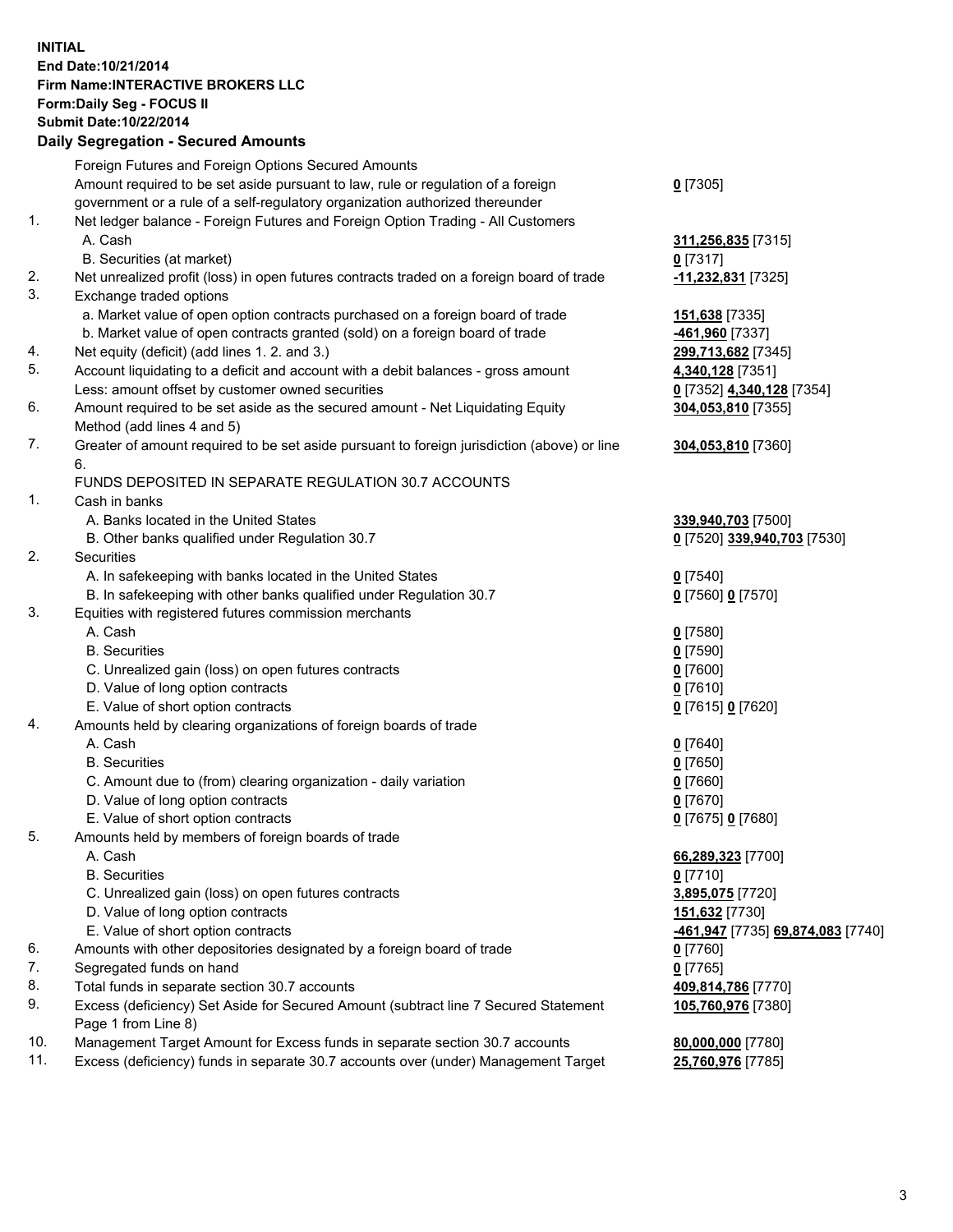**INITIAL End Date:10/21/2014 Firm Name:INTERACTIVE BROKERS LLC Form:Daily Seg - FOCUS II Submit Date:10/22/2014 Daily Segregation - Segregation Statement** SEGREGATION REQUIREMENTS(Section 4d(2) of the CEAct) 1. Net ledger balance A. Cash **2,348,754,775** [7010] B. Securities (at market) **0** [7020] 2. Net unrealized profit (loss) in open futures contracts traded on a contract market **-48,624,793** [7030] 3. Exchange traded options A. Add market value of open option contracts purchased on a contract market **86,812,569** [7032] B. Deduct market value of open option contracts granted (sold) on a contract market **-171,439,409** [7033] 4. Net equity (deficit) (add lines 1, 2 and 3) **2,215,503,142** [7040] 5. Accounts liquidating to a deficit and accounts with debit balances - gross amount **3,522,851** [7045] Less: amount offset by customer securities **0** [7047] **3,522,851** [7050] 6. Amount required to be segregated (add lines 4 and 5) **2,219,025,993** [7060] FUNDS IN SEGREGATED ACCOUNTS 7. Deposited in segregated funds bank accounts A. Cash **342,063,389** [7070] B. Securities representing investments of customers' funds (at market) **1,264,167,082** [7080] C. Securities held for particular customers or option customers in lieu of cash (at market) **0** [7090] 8. Margins on deposit with derivatives clearing organizations of contract markets A. Cash **9,148,139** [7100] B. Securities representing investments of customers' funds (at market) **77,530,600** [7110] C. Securities held for particular customers or option customers in lieu of cash (at market) **0** [7120] 9. Net settlement from (to) derivatives clearing organizations of contract markets **-2,834,303** [7130] 10. Exchange traded options A. Value of open long option contracts **1,368,254** [7132] B. Value of open short option contracts **-5,272,189** [7133] 11. Net equities with other FCMs A. Net liquidating equity **-101,313,469** [7140] B. Securities representing investments of customers' funds (at market) **839,962,240** [7160] C. Securities held for particular customers or option customers in lieu of cash (at market) **0** [7170] 12. Segregated funds on hand **0** [7150] 13. Total amount in segregation (add lines 7 through 12) **2,424,819,743** [7180] 14. Excess (deficiency) funds in segregation (subtract line 6 from line 13) **205,793,750** [7190] 15. Management Target Amount for Excess funds in segregation **155,000,000** [7194]

16. Excess (deficiency) funds in segregation over (under) Management Target Amount Excess

**50,793,750** [7198]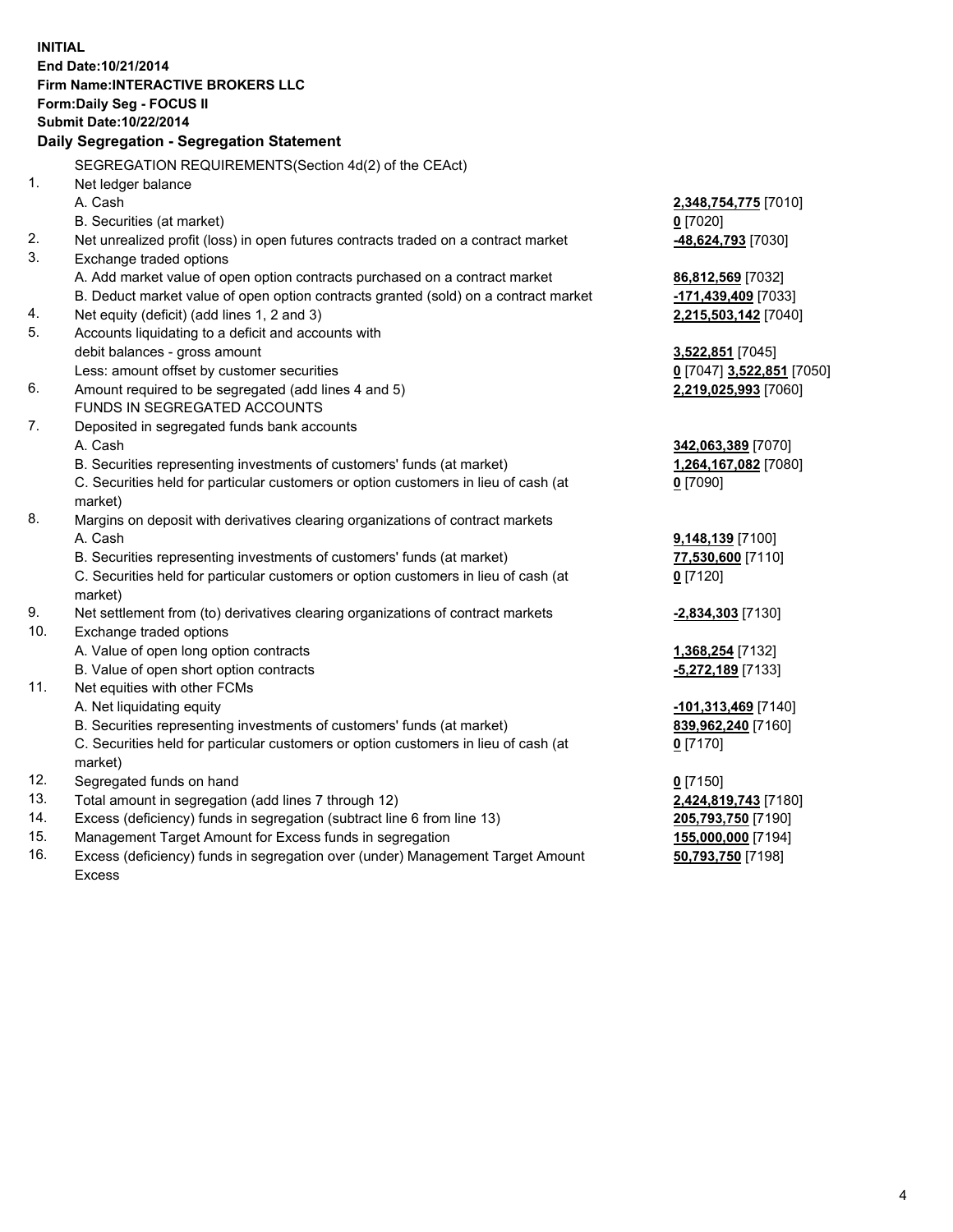## **INITIAL End Date:10/21/2014 Firm Name:INTERACTIVE BROKERS LLC Form:Daily Seg - FOCUS II Submit Date:10/22/2014 Daily Segregation - Supplemental**

| $\blacksquare$           | Total gross margin deficiencies - Segregated Funds Origin                              | 15,706 [9100] |
|--------------------------|----------------------------------------------------------------------------------------|---------------|
| $\blacksquare$           | Total gross margin deficiencies - Secured Funds Origin                                 | 9,691 [9101]  |
| $\blacksquare$           | Total gross margin deficiencies - Cleared Swaps Customer Collateral Funds Origin       | $0$ [9102]    |
| $\blacksquare$           | Total gross margin deficiencies - Noncustomer and Proprietary Accounts Origin          | 0 [9103]      |
| $\blacksquare$           | Total number of accounts contributing to total gross margin deficiencies - Segregated  | 4 [9104]      |
|                          | Funds Origin                                                                           |               |
| $\blacksquare$           | Total number of accounts contributing to total gross margin deficiencies - Secured     | 4 [9105]      |
|                          | <b>Funds Origin</b>                                                                    |               |
| $\blacksquare$           | Total number of accounts contributing to the total gross margin deficiencies - Cleared | $0$ [9106]    |
|                          | Swaps Customer Collateral Funds Origin                                                 |               |
| $\blacksquare$           | Total number of accounts contributing to the total gross margin deficiencies -         | $0$ [9107]    |
|                          | Noncustomer and Proprietary Accounts Origin                                            |               |
| $\overline{\phantom{a}}$ | Upload a copy of the firm's daily margin report the FCM uses to issue margin calls     |               |
|                          | which corresponds with the reporting date.                                             |               |

10.21.2014 Commodity Margin Deficiency Report.xls